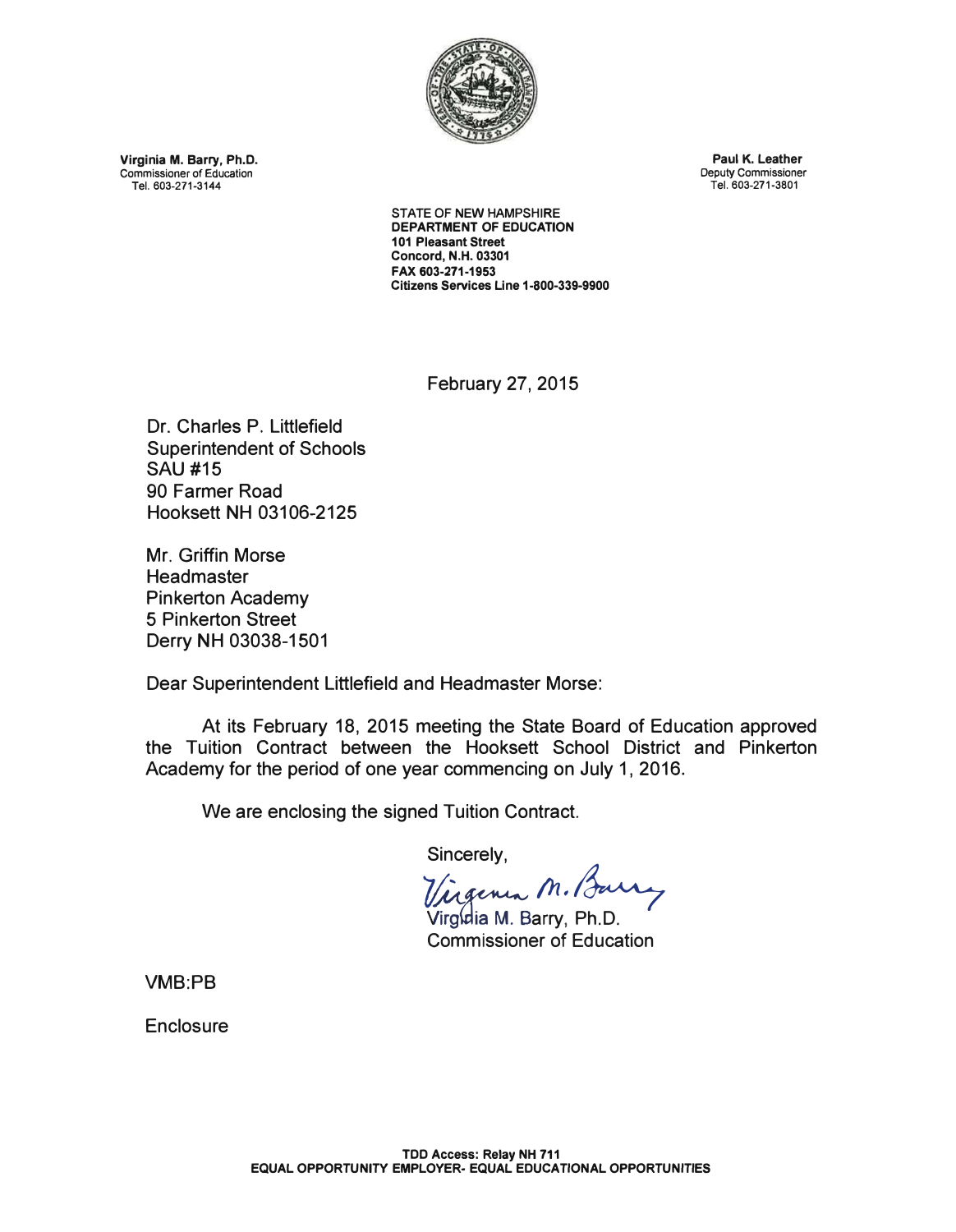### **AGREEMENT**

**THIS AGREEMENT** is made this day of 2014, by and between the HOOKSETT SCHOOL DISTRICT, situated in the County of Merrimack, State of New Hampshire (hereinafter called the "District"), and PINKERTON ACADEMY of Derry, County of Rockingham, State of New Hampshire (hereinafter called the "Academy").

**WHEREAS** the District does not maintain a high school within the District, but is desirous of establishing Pinkerton as a high school maintained by the District pursuant to RSA 194:22, thus offering the District pupils who seek a high school education the opportunity to attend high school in said Academy;

**WHEREAS** the Academy acknowledges that the District may establish more than one high school maintained by the District pursuant to RSA 194:22, and that the District may also contract with other school districts to provide District pupils who seek a high school education the opportunity to attend high schools at such other school districts;

**WHEREAS** the Academy and the District have already entered into an "Enrollment Agreement Between the Hooksett School District and Pinkerton Academy for the 2015-16 School Year," and it is the intent of the District and the Academy that this Agreement commence on July 1, 2016, following the expiration of the aforementioned Emollment Agreement on June 30, 2016;

**WHEREAS** in order to provide a high school education and career and technical education, the Academy must hire teachers and other personnel, and must construct, equip and maintain buildings and facilities as needed; and

**WHEREAS** the Academy is willing to receive the pupils and afford them such courses of instruction at a tuition to be determined annually on the basis of the per pupil cost of current expenses of operation and the cost of retiring debt for capital expenditures; and

**WHEREAS** the Academy would not undertake the maintenance, construction and equipping of buildings and facilities and would not incur any loans therefore unless the contract with the District is of sufficient term to allow the amortization of such loans.

**NOW THEREFORE** in consideration of the mutual promises contained herein, the parties hereto agree as follows:

The Academy agrees that in accordance with the terms of the contracts between the Academy and the contracting districts, it will provide an approved high school program to the contracting districts.

1. **Non-Contracting Districts** - Children of the Academy faculty and staff and other tuition paying students may be admitted by the Academy from non-contracting districts. These students shall pay tuition equal to that amount charged the contracting districts.

**1**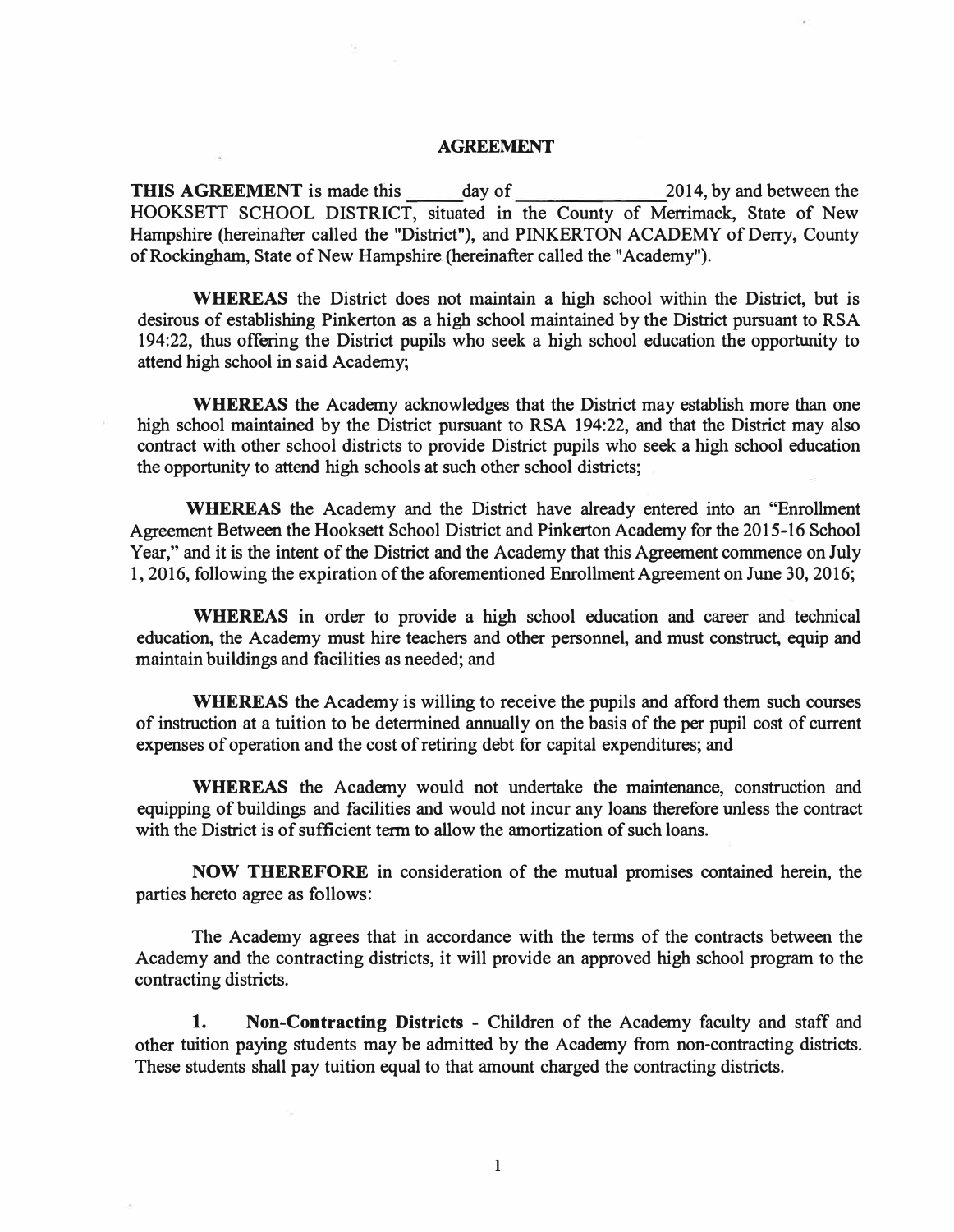Further, that those students enrolled at the date of this agreement from non-contracting districts will be allowed to complete their program of studies until graduation.

**2. Academy Accreditation** - The Academy agrees that during the term of this contract, it will provide a course of studies for grades 9-12 and such facilities and equipment so that at all times during the term of this agreement, the Academy (1) qualifies as an approved high school according to New Hampshire statutes (NH R.S.A. 194:22 and 194:23) and (2) is accredited by the New England Association of Secondary Schools and Colleges, Inc. by the Commission on Independent Schools.

## 3. **Special Education and Enrollment Outside of the Academy-**

(A) The District agrees to send, and the Academy agrees to accept, up to all of the pupils who are qualified to attend grades 9 through 12 to said Academy during the term of this contract, except for educationally disabled and exceptional students requiring special schools or special facilities, students who desire special vocational training not offered at said Academy, and students ordered by the State Board of Education to attend another school pursuant to NH R.S.A. 193:3. It is the Academy's intention to continue to provide schooling for educationally disabled and exceptional students not requiring special schools or special facilities. In addition, the Academy will, at the request of the district, offer facilities and programs comparable to those offered by public high schools of like size in New Hampshire for educationally disabled and exceptional children, and the District will be charged the costs of such programs for each pupii from the District enrolled in the programs.

(B) The District must notify the Academy in writing of the number and names of students in each grade level who plan to attend the Academy on or before November 1 of the year preceding the students' attendance.

(C) It is specifically agreed that beginning in the fourth year of this Agreement (that is, during the school year 2019-20), the District will commit to a minimum financial enrollment set as the average percentage of its  $8<sup>th</sup>$  grade students who enroll as  $9<sup>th</sup>$  graders in the Academy in the years 2016-17, 2017-18 and 2018-19. Such minimum financial enrollment percentage will thereafter remain fixed for the duration of the Agreement, unless the parties otherwise mutually agree to a change which may be reached as set forth in Paragraph 14 herein.

4. **Foreign Exchange Students** - Each year the Academy agrees to accept a maximum of two (2) foreign exchange students residing in the District. The number of foreign exchange students so enrolled will not be used in the calculation of the number of students for tuition purposes, as called for in Appendix A.

5. **District and Board of Trustees Meetings** - The parties agree that the Board of Trustees of the Academy and the School Board of the District will meet at least three (3) times each year at the Academy and at such other times as the parties shall agree, so that the Trustees may have the benefit of the suggestions and recommendations of the School Board on curriculum, financial matters and policies of the Academy and the sending districts. These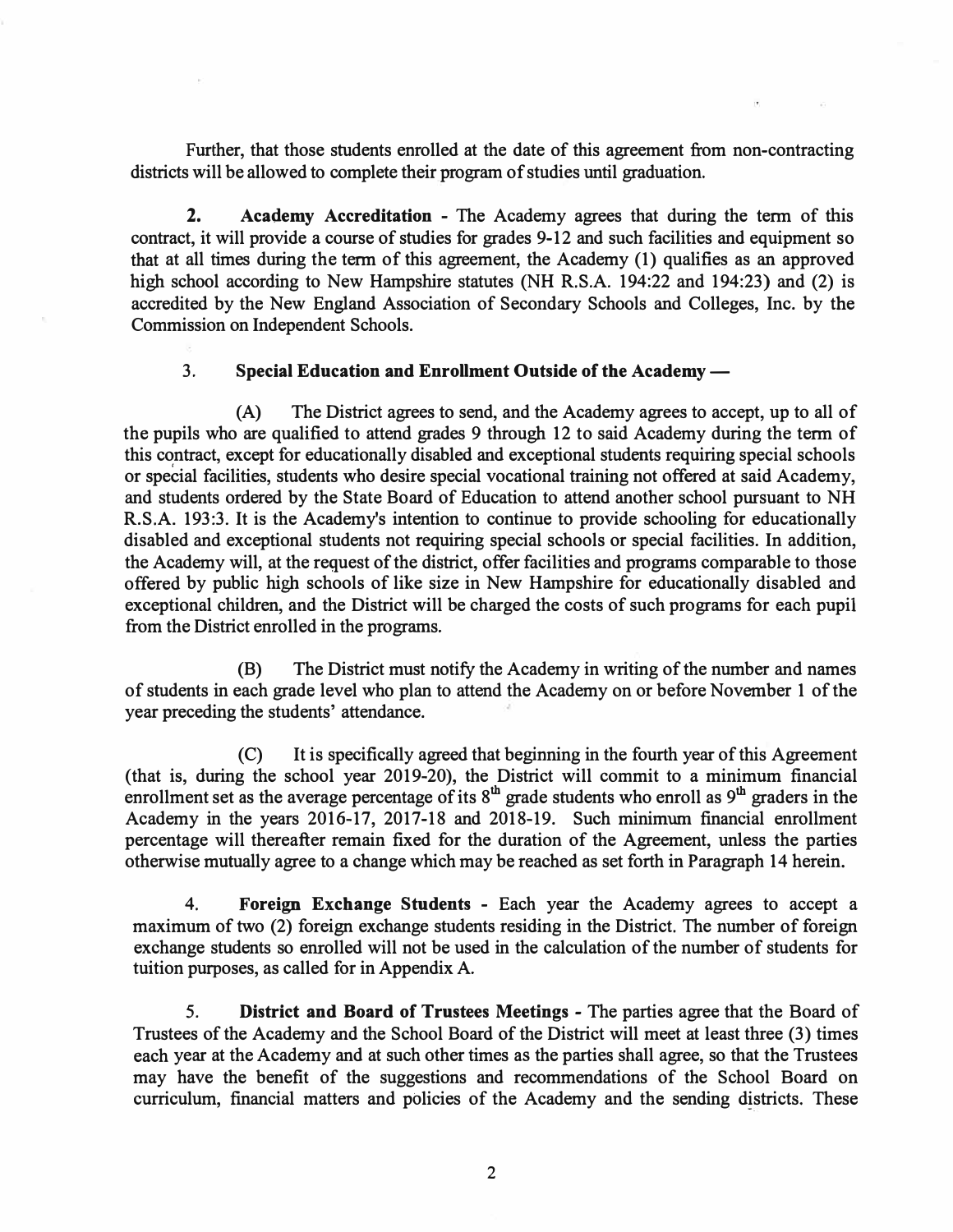meetings will be held on Thursday of the last full week of the fall and winter terms and on graduation day.

The Pinkerton Academy Board of Trustees will designate at least one (1) trustee of the Board who is a resident of the District at all times during the term of this contract.

**Career Guidance Services** - Career Guidance Services by the Academy shall be made available to all high school pupils of the District as well as for grade placement and subject placement at the Academy.

**6. Student Records.** The District will have reasonable access to educational records for pupils residing within the District, consistent with the Family Education Rights and Privacy Act, 20 U.S.C. § 1232g. Without limiting the generality of the foregoing, the Board of Trustees of the Academy shall, at the request of the District, provide the District with report cards, attendance records, SAT scores, other achievement test scores, advance placement and honors class enrollment, honors awarded, and college placement for District students. The Academy and the District further agree to work cooperatively and communicate regarding class advancement as set forth below.

**(A)** Class Advancement Notification: The Academy shall provide student report cards to the District following each semester. When the report cards are provided to the District, the Academy shall also provide a report to the District which identifies any student who may not be on target to adequately complete any educational or credit requirements for advancement into the next grade level.

7. **Discipline** - The Academy will be legally responsible for student discipline, while students are under the jurisdiction of the Academy and any matters arising out of such discipline, including any alleged violations of students' rights, will be the sole responsibility of the Academy. All District students attending the Academy shall be subject to all applicable rules and regulations of the Academy during the term of this Agreement. The Academy and the District agree to work cooperatively and communicate regarding disciplinary hearings and expulsions as set forth below.

(A) Expulsion: At such time that any student and/or parent is provided with written notice of an upcoming disciplinary hearing before the Academy Board of Trustees for gross misconduct or neglect or refusal to conform to the rules or regulations of the school for which expulsion may be the result, the Academy shall also send a copy of such letter to the District superintendent. Any such expulsion hearing shall be held pursuant to the rules and regulations set forth in the Pinkerton Academy Student Planner.

**8. Construction/ Planning Committee** - From time to time, the Academy may borrow money, may refinance any loans; may lease real and personal property, acquire real estate, construct and reconstruct buildings.

Whenever any capital expenditure in excess of \$750,000 is contemplated, a Planning Committee shall be formed composed of four members of the Board of Trustees from the Academy, two Administrators from the Academy, a member of the School Board from each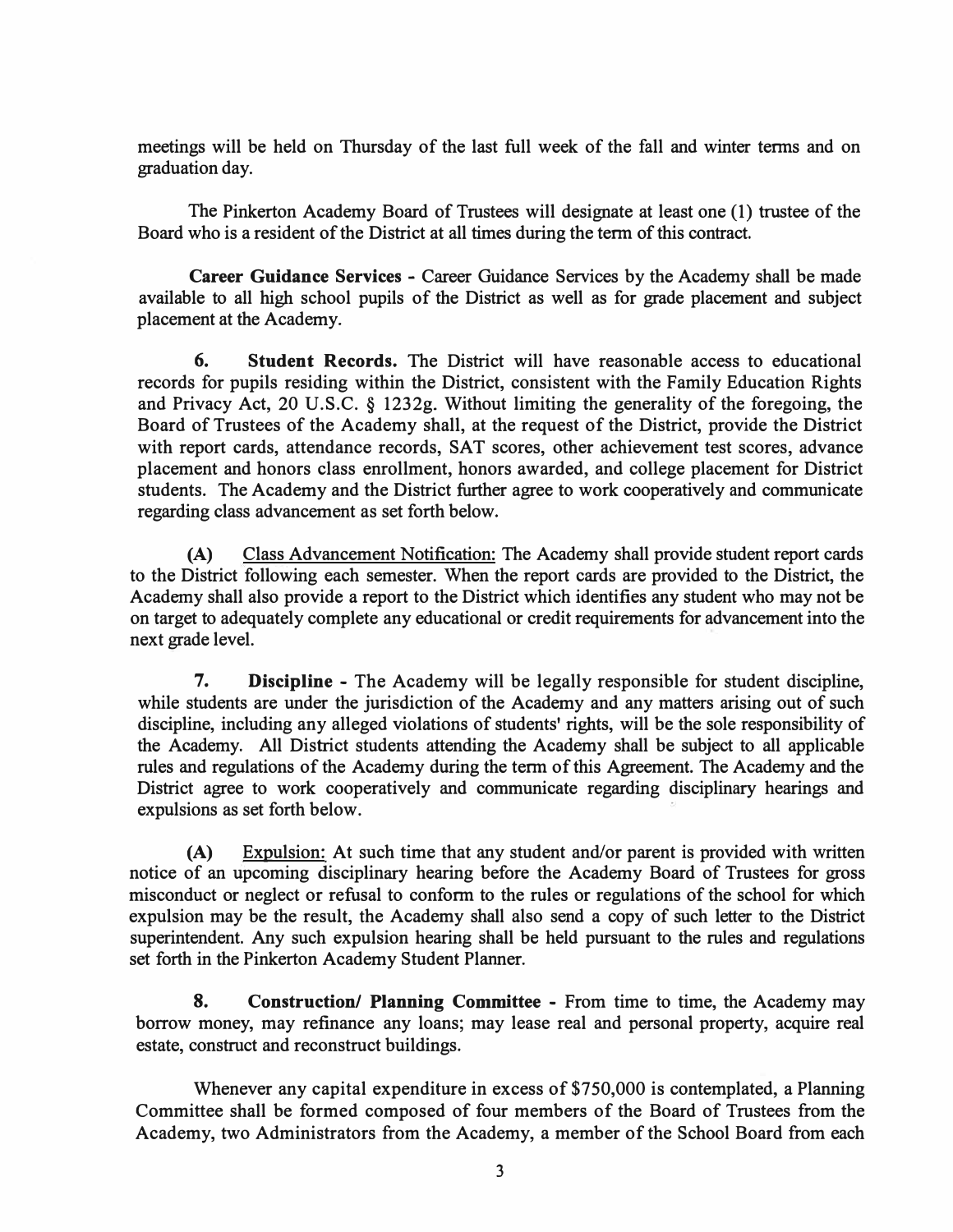sending district, and one Superintendent chosen by and from the sending districts. The Planning Committee will study the need for such a capital expenditure and will participate in the planning for such capital expenditure. The Planning Committee will make its recommendations to a joint meeting of representatives of the Board of Trustees of the Academy and of the School Boards from the sending districts. If, in the opinion of the Board of Trustees, there is an emergency for such capital expenditure, the Planning Committee shall complete its recommendations and submit the same for consideration at a joint meeting of the Board of Trustees and School Board members within 30 days of the date the Board of Trustees of the Academy request the School Boards to create a Planning Committee.

Notwithstanding the foregoing, the Board of Trustees reserves the right to make the final decision regarding the above capital expenditure which it determines to be in the best interest of the contracting parties and to include the expense thereof pursuant to paragraph 11 in the annual billings to the District.

**10. Tuition and Payment Schedule – The Academy will charge for District students** at the same tuition rate charged to other sending district students. The Academy will make a "good faith" effort annually to supply the School Board of the District and the State Board of Education a written estimate of the tuition charges for each pupil to be made by the Academy for the succeeding school year. Said estimate will be incorporated into the District's annual budget. Further said, the estimate shall be based upon the total costs estimated pursuant to the following paragraph 11, divided by the estimated number of students attending the Academy. The District agrees to pay to the Academy such estimated tuition during the following school year in the following installments:

| 50% of the estimated tuition |
|------------------------------|
| 25% of the estimated tuition |
| 25% of the estimated tuition |
|                              |

The payments on October 15, February 15, and April 15 will be based on the total number of students from the District enrolled at the Academy on the third Friday in September, January, and March, respectively, and will be adjusted to reflect the daily pro rata tuition charge for students who enroll or withdraw between:

- (1) The first day of school and the third Friday in September;<br>(2) The Monday following the third Friday in September and
- The Monday following the third Friday in September and the third Friday in January;
- (3) The Monday following the third Friday in January and the third Friday in March, respectively;

An additional adjustment of the estimated tuition will be made to reflect the daily pro rata tuition charge for students who enroll or withdraw between the Monday following the third Friday in March and the 180th school day. The District will be notified of the adjustment on or before June 30 and settlement will be made on or before July 15. The daily pro rata tuition is equal to 11180th of the estimated tuition or one part of the total number of school days required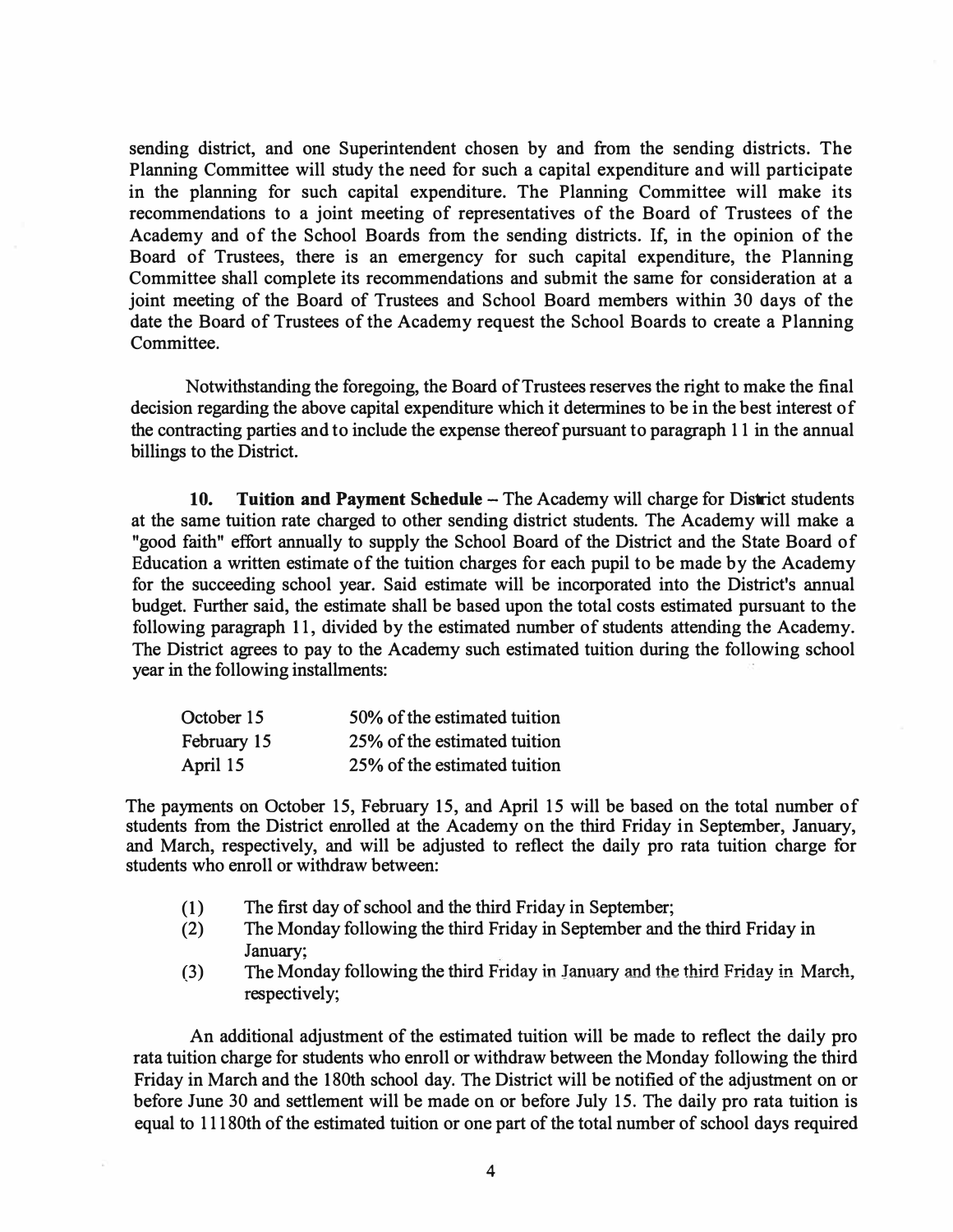in a given school year by the State Board of Education as outlined in the State Standards for High Schools.

**11. (A) Accounting Requirement** - On or before September 30th of each year, the Treasurer of the Academy shall deliver to the School Board of the District and to the State Board of Education an itemized accounting for the prior school year. This will detail actual operating expenditures and amortization of all bonded capital expenditures and shall include principal and interest payments made by the Academy.

**(B) Tuition Calculation** - The Treasurer of the Academy shall also determine the actual tuition charge for the school year ended the prior June 30th, which shall be computed by dividing the actual average number of students enrolled in the Academy during the school year into the expenses computed in accordance with paragraph  $11(A)$ .

**(C) Student Computation** - The actual average number of students shall be computed by adding the actual number of students from the District enrolled in the Academy on the Friday of each week, beginning with the third Friday in September and ending with the second Friday in June, and dividing the sum thereof by the number of weeks during that period.

**(D) Daily Tuition Rate Calculation** - The District will pay the Academy the tuition computed in accordance with (A) and (B) for each student enrolled for the entire school year and the daily pro rata amount of the tuition for any student enrolled for less than the entire school year.

(E) **Tuition Adjustments** - In the event that the amount paid by the District during the preceding school years is less than the actual tuition due the Academy computed in accordance with this paragraph, the District shall pay such amount to the Academy on the following October 15, in addition to the payment of the estimated tuition due on that date. In the event that the tuition paid by the District during the preceding school year exceeds the actual tuition due the Academy, the Academy shall credit such sum on the payment of the estimated tuition due on the following October 15th.

**(F) Tuition Refund** - In the event that the term of this contract is not extended, any amounts due either party by reason of the fact that the estimated tuition was overestimated or underestimated, shall be paid to the other party on or before September 15th next following the termination of the contract.

12. **Tuition Due Dates** - The parties agree that tuition payments are due twenty (20) days from the date of the bill or the dates set forth in paragraph 10, whichever is later. The District agrees that if a payment is not made on or before the date called for above, the District shall pay to the Academy, in addition to such payment, interest at the New York prime rate as reported in the Eastern section of the Wall Street Journal, on the date the payment was due. Such interest shall accrue daily as of the date payment is due to the Academy.

**13. Term-**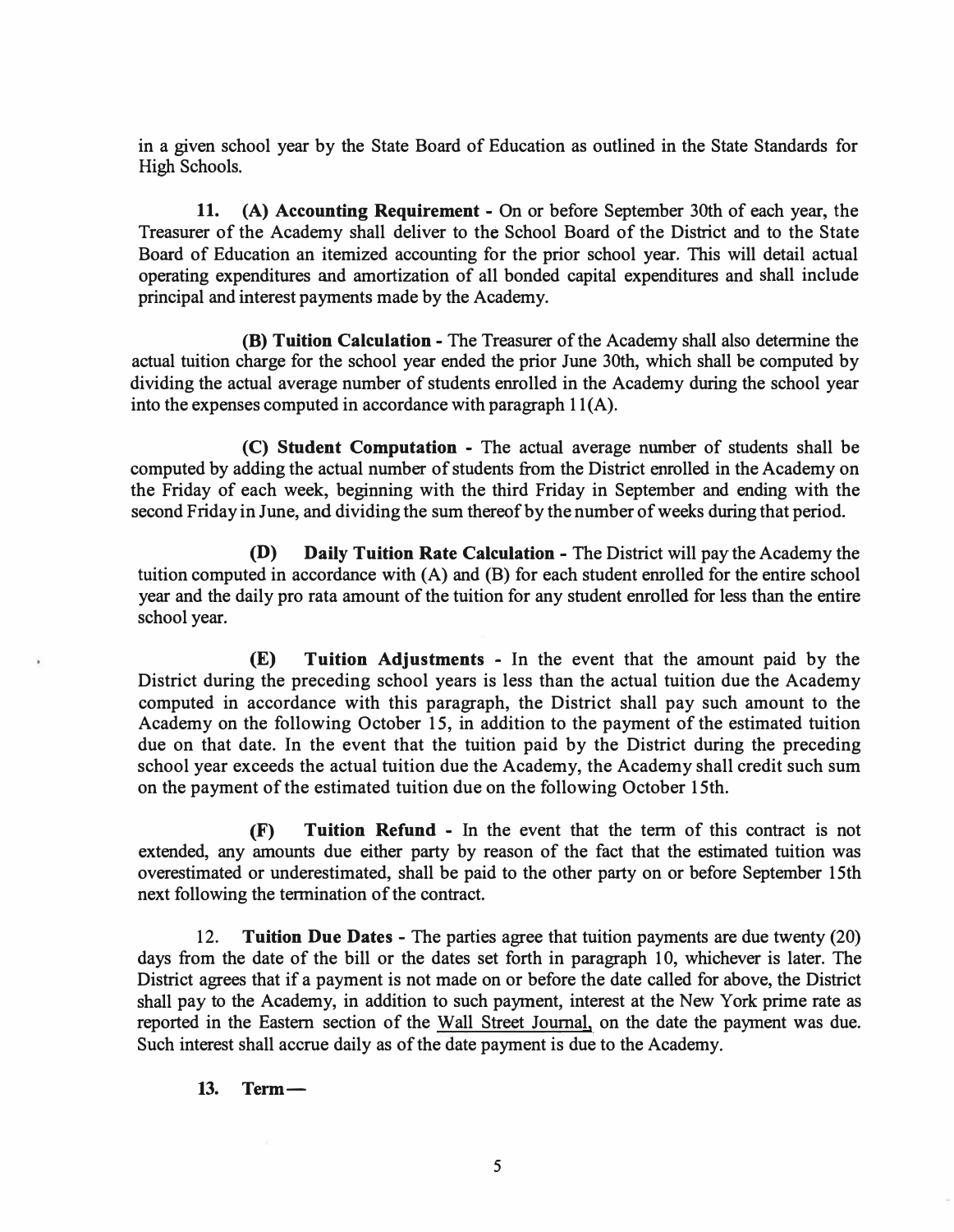(A) The initial term of this agreement shall be for a period of 10 years commencing July 1, 2016.

(B) In July of 2021, and every 5 years henceforth, the term of this agreement will be extended by 5 years unless either party notifies the other in writing prior to March 30 of that year of their intent not to extend the term by the additional *5* years.

14. **Contract Language Change** - In July of 2021 and every *5* years thereafter, either party may give notice, as provided above, of a desire to change some language in the contract. If such changes are agreed to by the parties, the contract will be so amended. Any and all such changes to the contract language shall be agreed upon and made on or before June 30 of that year. In the event that no agreement can be reached as to contract language changes, the contract will remain in force for the remainder of the term, unless otherwise amended, by mutual agreement of the parties on a subsequent 5-year anniversary of the contract.

**15. Authorization** - The District agrees that the School Board of the District is duly authorized to take any and all action and do any and all things necessary or convenient to carry out this contract, and any such action taken by the School Board shall be binding upon the District.

**16. Financial Reporting** - The written estimate of the proposed tuition charge called for under paragraph 10 and the itemized accounting called for under paragraph 11 shall be in the form of Appendix A.

**17. Student Transportation** - The sending district will be responsible for transporting students to and from the District and the Academy.

**18. Special Education Costs** - All costs of special education, and related services shall be borne solely by the District, and shall be added to the costs of tuition paid by the District. The District shall also be responsible for all transportation arrangements and transportation costs related to special education students. In addition, the District shall be responsible for the costs of retaining its own legal representation in special education and 504 matters pertaining to District students which result in a due process hearing or any other legal proceeding. The Academy shall be responsible for defending itself against allegations by third parties, parents, guardians or students that it has engaged in any form of disability-based discrimination. In the event that the District is the subject of a complaint to the Office of Civil Rights regarding conduct by the Academy, the Academy shall be responsible for the costs of the responding to the complaint. In the event that the Academy is the subject of a complaint to the Office of Civil Rights regarding the conduct of the District, the District shall be responsible for the costs of responding to the complaint.

**19. Required Administrative Meetings** - The District will be advised of any major changes in policies, curricula and other school programs and services at the Academy. Further, that the Headmaster or designee of the Academy shall meet twice annually with the superintendent of schools or other administrators from the Districts to advise on matters of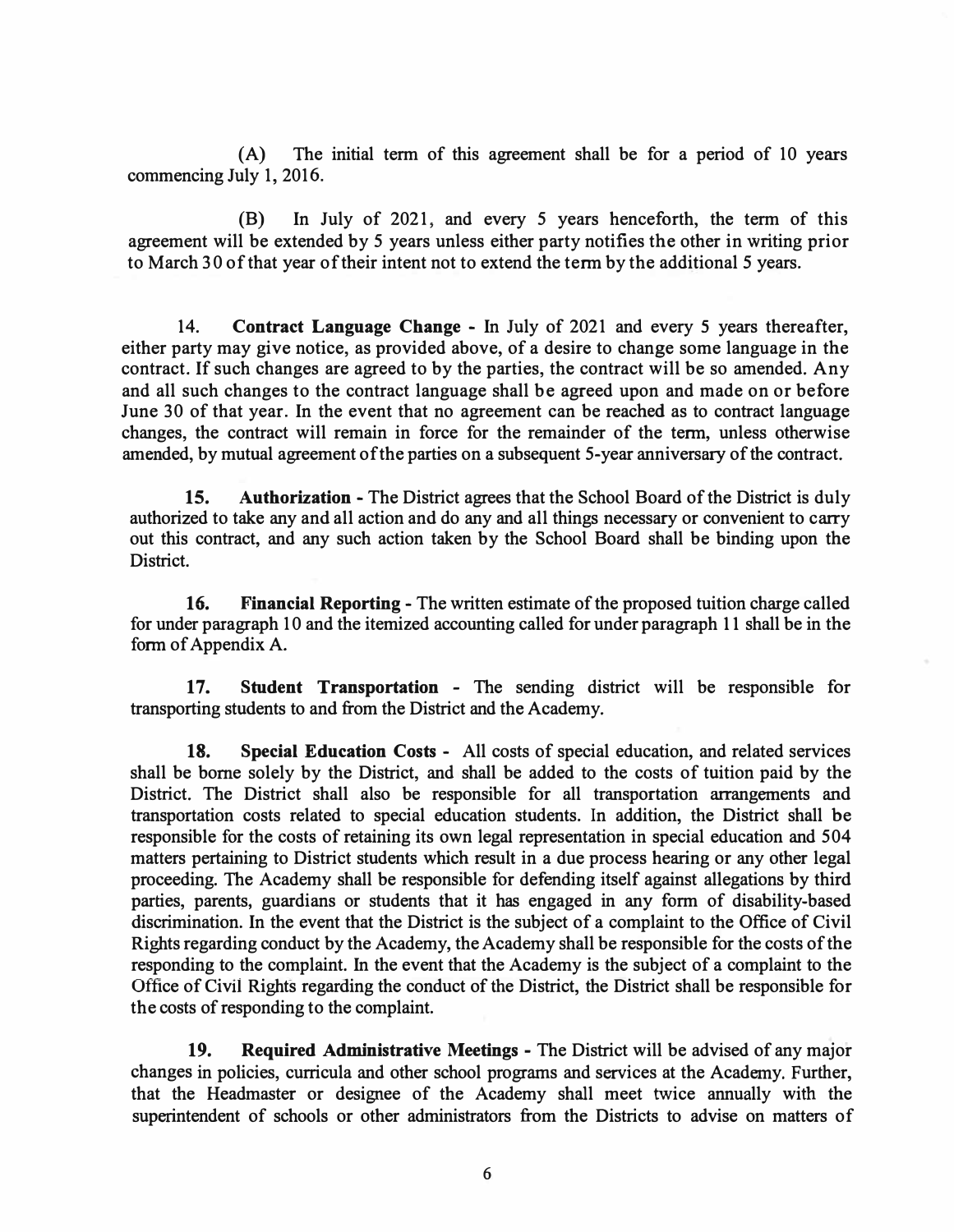policy, curricula, facilities, programs, and services. The principals of the middle schools of the District will meet with the designated administrator for the Academy two times each year on matters of curricula, programs, and services.

**20. State Board of Education Approval** - The parties agree that this contract shall be binding after approval of the contract by the District and after the execution of the contract by the Trustees of the Academy, and approval by the State Board of Education.

**21. Amendment** - Any amendment to this Agreement shall be in writing and approved by the School Board of the District, the Board of Trustees of the Academy, and the State Board of Education.

**22. Contract Dispute** - In case of disagreement as to the interpretation or application of this Agreement, Pinkerton Academy and the Hooksett School District agree that the controversy may be submitted by either party in writing to the State Board of Education, which, after notice to and hearing both parties, shall make a decision which is final and binding, consistent with the provisions of this Agreement, subject to appeal to the New Hampshire Supreme Court.

**IN WITNESS WHEREOF,** the Academy and the School Board of the Hooksett School District have caused this Agreement to be executed by their duly authorized officers, on the day and year first above written.

PINKERTON ACADEMY

 $\frac{2}{y^{16}}$ 

Bradford V. El

HOOKSETT SCHOOL DISTRICT

2/17/15 <u>Perince M. McKugh</u>

*State Board of Education Approval Page* 

Pinkerton Academy and Hooksett School District Agreement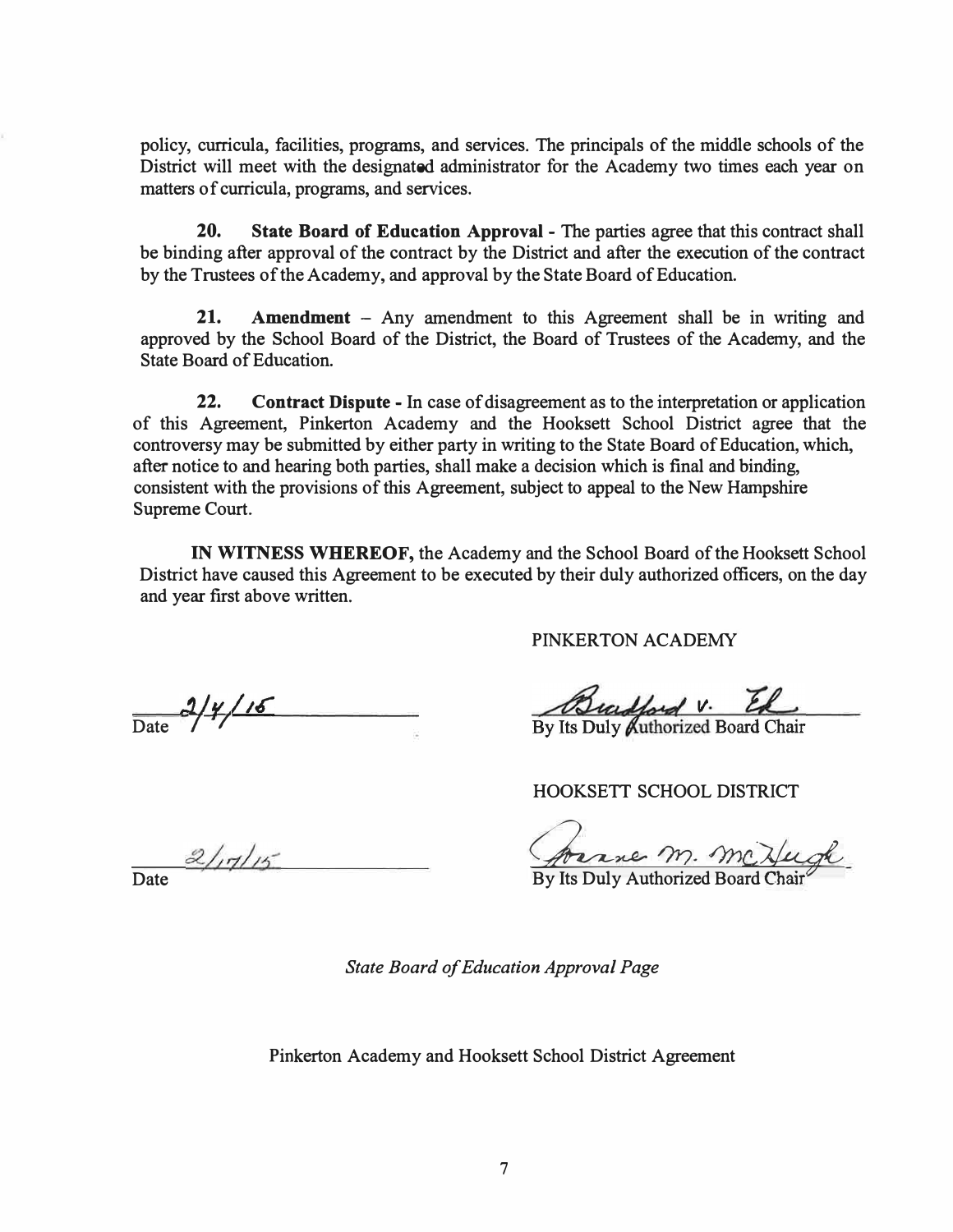**Approved by the State Board of Education Commissioner of Education** 

Virginia M. Barry  $\overline{\phantom{a}}$ **On: Date** 

*Appendix Follows on Next Page*